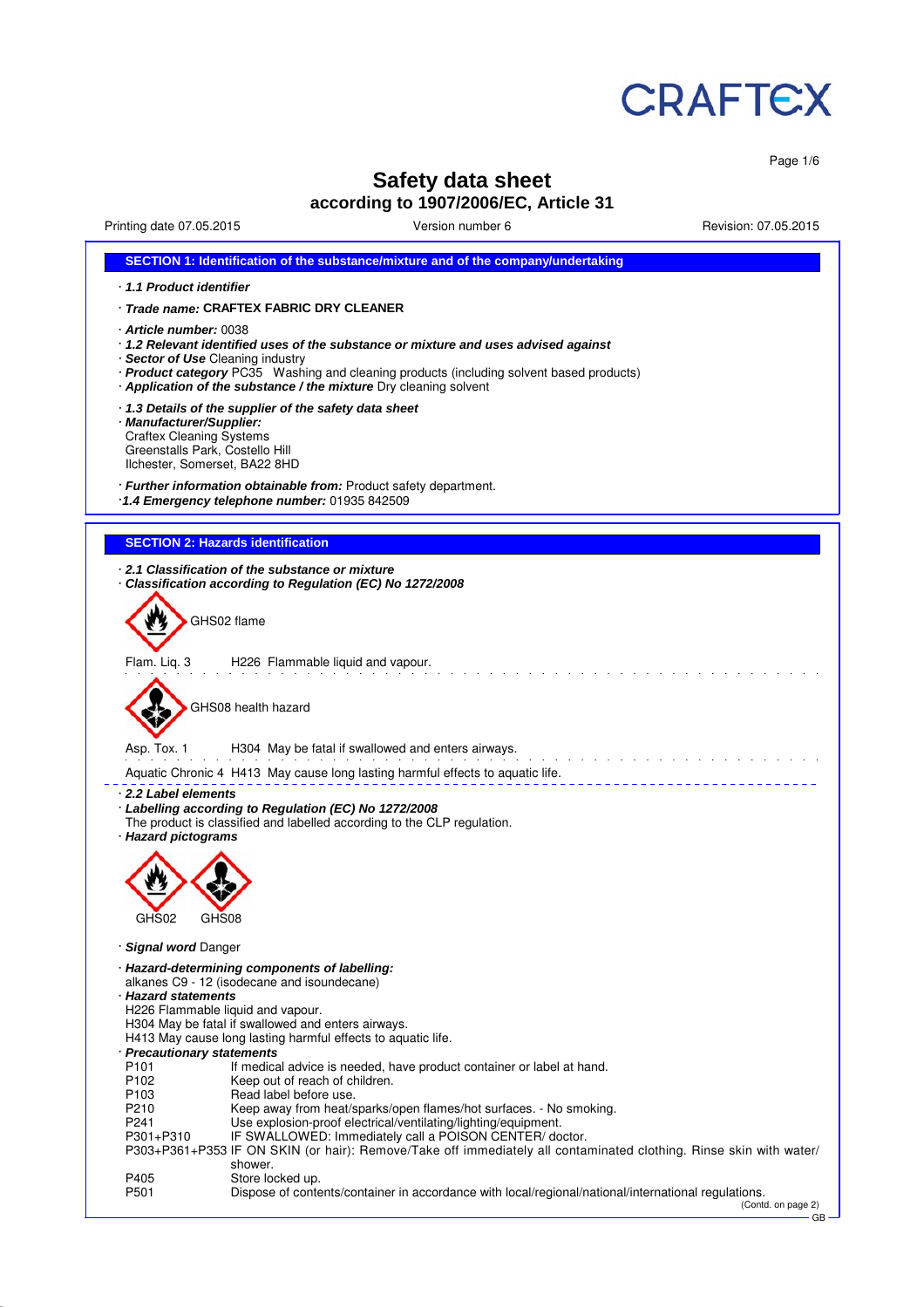Printing date 07.05.2015 **Principal and COVID-100** Version number 6 Revision: 07.05.2015

(Contd. of page 1)

50-100%

*Trade name:* **CRAFTEX FABRIC DRY CLEANER**

#### · *Additional information:*

- EUH066 Repeated exposure may cause skin dryness or cracking.
- · *2.3 Other hazards*
- · *Results of PBT and vPvB assessment*
- · *PBT:* Not applicable.
- · *vPvB:* Not applicable.

## **SECTION 3: Composition/information on ingredients**

### · *3.2 Chemical characterisation: Mixtures*

· *Description:* Mixture of substances listed below with nonhazardous additions.

### · *Dangerous components:*

alkanes C9 - 12 (isodecane and isoundecane)

 $\bigotimes$  Flam. Liq. 3, H226;  $\bigotimes$  Asp. Tox. 1, H304; Aquatic Chronic 4, H413 · *Regulation (EC) No 648/2004 on detergents / Labelling for contents*

aliphatic hydrocarbons  $\geq 30\%$ 

### perfumes  $|$  < 5%  $|$

### **SECTION 4: First aid measures**

· *4.1 Description of first aid measures*

- · *After inhalation:* Supply fresh air; consult doctor in case of complaints.
- · *After skin contact:* Generally the product does not irritate the skin.
- · *After eye contact:* Rinse opened eye for several minutes under running water.
- · *After swallowing:* If symptoms persist consult doctor.
- · *4.2 Most important symptoms and effects, both acute and delayed* No further relevant information available.
- · *4.3 Indication of any immediate medical attention and special treatment needed*

No further relevant information available.

### **SECTION 5: Firefighting measures**

· *5.1 Extinguishing media*

· *Suitable extinguishing agents:* CO2, sand, extinguishing powder. Do not use water.

- · *For safety reasons unsuitable extinguishing agents:* Water with full jet
- · *5.2 Special hazards arising from the substance or mixture* No further relevant information available.

· *5.3 Advice for firefighters*

· *Protective equipment:* No special measures required.

### **SECTION 6: Accidental release measures**

|  | $\cdot$ 6.1 Personal precautions, protective equipment and emergency procedures<br>Wear protective equipment. Keep unprotected persons away.<br>. 6.2 Environmental precautions:<br>Do not allow product to reach sewage system or any water course.<br>Inform respective authorities in case of seepage into water course or sewage system.<br>Do not allow to enter sewers/ surface or ground water.<br>. 6.3 Methods and material for containment and cleaning up:<br>Absorb with liquid-binding material (sand, diatomite, acid binders, universal binders, sawdust).<br>Dispose contaminated material as waste according to item 13.<br>Ensure adequate ventilation.<br>Do not flush with water or aqueous cleansing agents<br>6.4 Reference to other sections<br>See Section 7 for information on safe handling.<br>See Section 8 for information on personal protection equipment.<br>See Section 13 for disposal information. |
|--|---------------------------------------------------------------------------------------------------------------------------------------------------------------------------------------------------------------------------------------------------------------------------------------------------------------------------------------------------------------------------------------------------------------------------------------------------------------------------------------------------------------------------------------------------------------------------------------------------------------------------------------------------------------------------------------------------------------------------------------------------------------------------------------------------------------------------------------------------------------------------------------------------------------------------------------|
|--|---------------------------------------------------------------------------------------------------------------------------------------------------------------------------------------------------------------------------------------------------------------------------------------------------------------------------------------------------------------------------------------------------------------------------------------------------------------------------------------------------------------------------------------------------------------------------------------------------------------------------------------------------------------------------------------------------------------------------------------------------------------------------------------------------------------------------------------------------------------------------------------------------------------------------------------|

(Contd. on page 3)

GB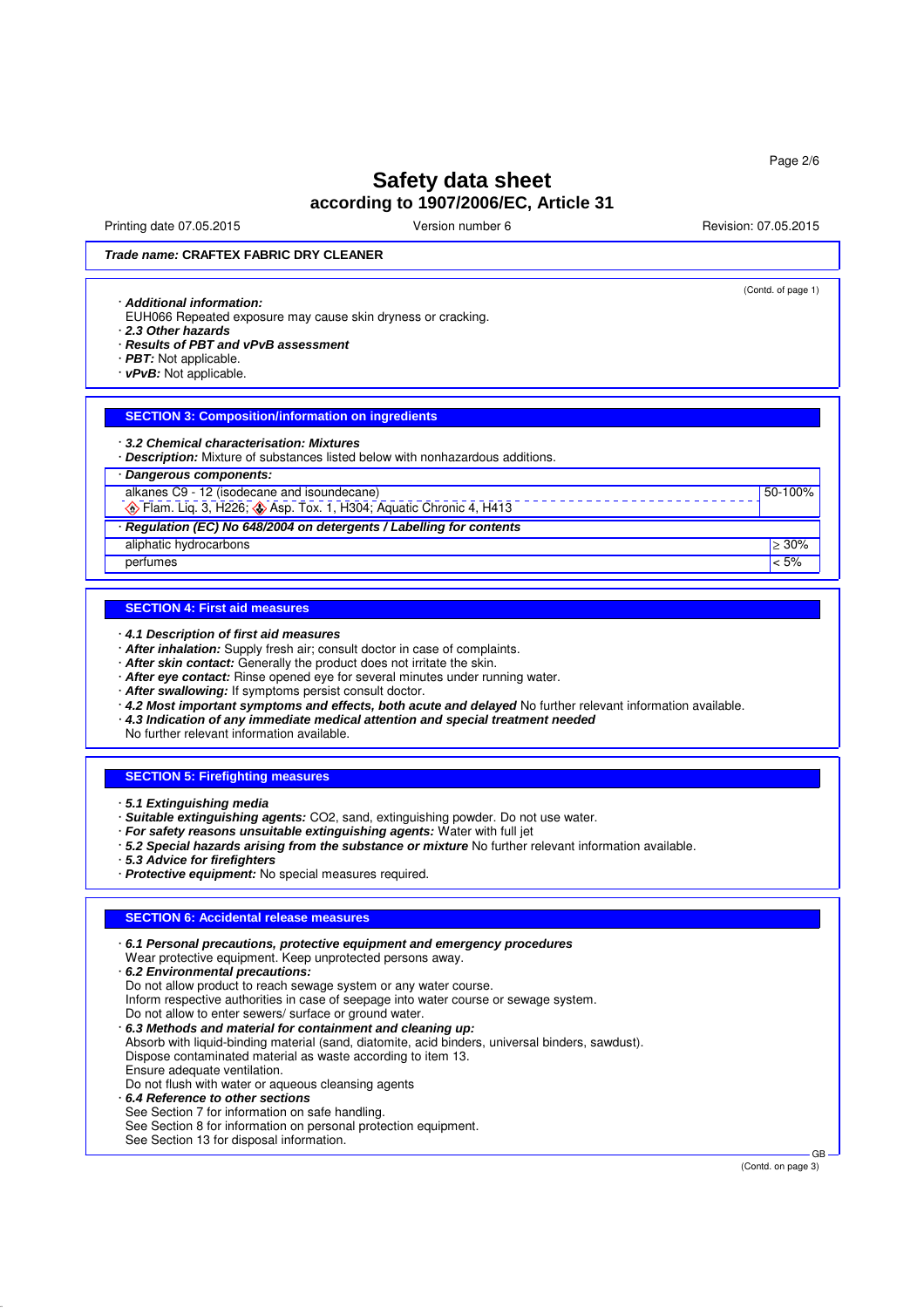Printing date 07.05.2015 **Principal and COVID-100** Version number 6 Revision: 07.05.2015

(Contd. of page 2)

*Trade name:* **CRAFTEX FABRIC DRY CLEANER**

## **SECTION 7: Handling and storage**

- · *7.1 Precautions for safe handling* Ensure good ventilation/exhaustion at the workplace. Prevent formation of aerosols.
- · *Information about fire and explosion protection:* Keep ignition sources away - Do not smoke. Protect against electrostatic charges.
- · *7.2 Conditions for safe storage, including any incompatibilities*
- · *Storage:*
- · *Requirements to be met by storerooms and receptacles:* No special requirements.
- · *Information about storage in one common storage facility:* Not required.
- · *Further information about storage conditions:* Keep container tightly sealed.
- · *7.3 Specific end use(s)* No further relevant information available.

### **SECTION 8: Exposure controls/personal protection**

- · *Additional information about design of technical facilities:* No further data; see item 7.
- · *8.1 Control parameters*
- · *Ingredients with limit values that require monitoring at the workplace:* The product does not contain any relevant quantities of materials with critical values that have to be monitored at the workplace.
- · *Additional information:* The lists valid during the making were used as basis.
- · *8.2 Exposure controls*
- · *Personal protective equipment:*
- · *General protective and hygienic measures:*
- Keep away from foodstuffs, beverages and feed.
- Wash hands before breaks and at the end of work.
- Do not inhale gases / fumes / aerosols.
- Do not inhale dust / smoke / mist.
- · *Respiratory protection:*
- In case of brief exposure or low pollution use respiratory filter device. In case of intensive or longer exposure use selfcontained respiratory protective device.
- · *Protection of hands:*

The glove material has to be impermeable and resistant to the product/ the substance/ the preparation.

Due to missing tests no recommendation to the glove material can be given for the product/ the preparation/ the chemical mixture.

Selection of the glove material on consideration of the penetration times, rates of diffusion and the degradation · *Material of gloves*

The selection of the suitable gloves does not only depend on the material, but also on further marks of quality and varies from manufacturer to manufacturer. As the product is a preparation of several substances, the resistance of the glove material can not be calculated in advance and has therefore to be checked prior to the application.

- · *Penetration time of glove material*
- The exact break through time has to be found out by the manufacturer of the protective gloves and has to be observed. · *Eye protection:*
- 



Tightly sealed goggles

| <b>General Information</b><br>Appearance: | 9.1 Information on basic physical and chemical properties |  |
|-------------------------------------------|-----------------------------------------------------------|--|
| Form:                                     | Liauid                                                    |  |
| Colour:                                   | Colourless                                                |  |
| Odour:                                    | Aliphatic hydrocarbon                                     |  |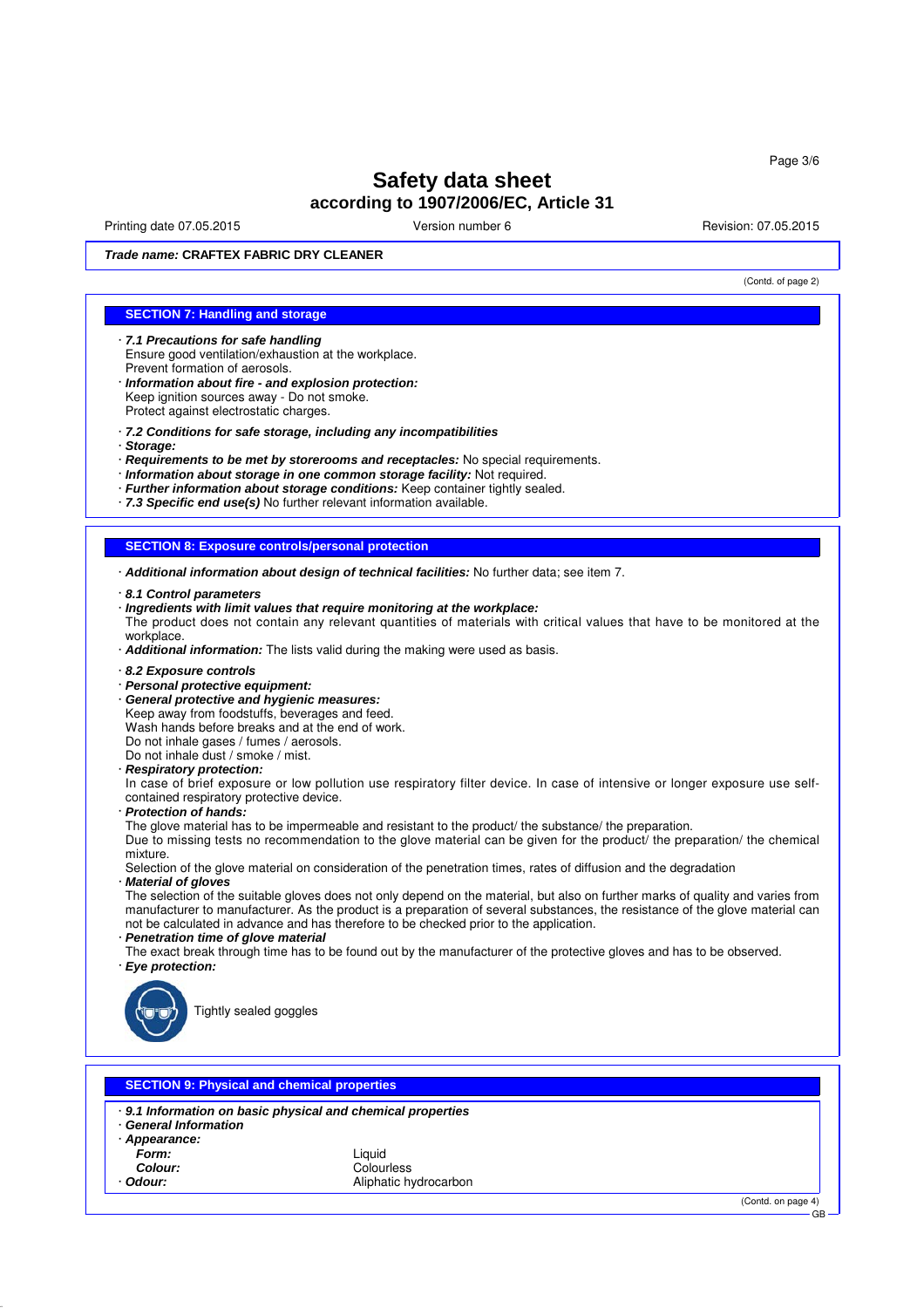Printing date 07.05.2015 **Version number 6** Newsley Revision: 07.05.2015

## *Trade name:* **CRAFTEX FABRIC DRY CLEANER**

|                                                                                            | (Contd. of page 3)                                                                             |
|--------------------------------------------------------------------------------------------|------------------------------------------------------------------------------------------------|
| <b>Odour threshold:</b>                                                                    | Not determined.                                                                                |
| · pH-value:                                                                                | Not determined.                                                                                |
| Change in condition<br><b>Melting point/Melting range:</b><br>Boiling point/Boiling range: | Undetermined.<br>$>153$ °C                                                                     |
| · Flash point:                                                                             | 41 °C                                                                                          |
| · Flammability (solid, gaseous):                                                           | Not applicable.                                                                                |
| Ignition temperature:                                                                      | $>200$ °C                                                                                      |
| <b>Decomposition temperature:</b>                                                          | Not determined.                                                                                |
| Self-igniting:                                                                             | Product is not selfigniting.                                                                   |
| · Danger of explosion:                                                                     | Product is not explosive. However, formation of explosive air/vapour mixtures are<br>possible. |
| <b>Explosion limits:</b><br>Lower:<br><b>Upper:</b>                                        | Not determined.<br>Not determined.                                                             |
| · Vapour pressure:                                                                         | Not determined.                                                                                |
| · Density:<br>· Relative density<br>· Vapour density<br>· Evaporation rate                 | Not determined.<br>Not determined.<br>Not determined.<br>Not determined.                       |
| · Solubility in / Miscibility with<br>water:                                               | Not miscible or difficult to mix.                                                              |
| · Partition coefficient (n-octanol/water): Not determined.                                 |                                                                                                |
| · Viscosity:<br>Dynamic:<br>Kinematic:                                                     | Not determined.<br>Not determined.                                                             |
| · Solvent content:<br><b>Organic solvents:</b><br>9.2 Other information                    | $0.0 \%$<br>No further relevant information available.                                         |

## **SECTION 10: Stability and reactivity**

- · *10.1 Reactivity*
- · *10.2 Chemical stability*
- · *Thermal decomposition / conditions to be avoided:* No decomposition if used according to specifications.
- · *10.3 Possibility of hazardous reactions* No dangerous reactions known.
- · *10.4 Conditions to avoid* No further relevant information available.
- · *10.5 Incompatible materials:* No further relevant information available.
- · *10.6 Hazardous decomposition products:* No dangerous decomposition products known.

### **SECTION 11: Toxicological information**

- · *11.1 Information on toxicological effects*
- · *Acute toxicity:*
- · *Primary irritant effect:*
- · *on the skin:* No irritant effect.
- · *on the eye:* No irritating effect.
- · *Sensitisation:* No sensitising effects known.
- · *Additional toxicological information:*

The product shows the following dangers according to the calculation method of the General EU Classification Guidelines for Preparations as issued in the latest version: GB

(Contd. on page 5)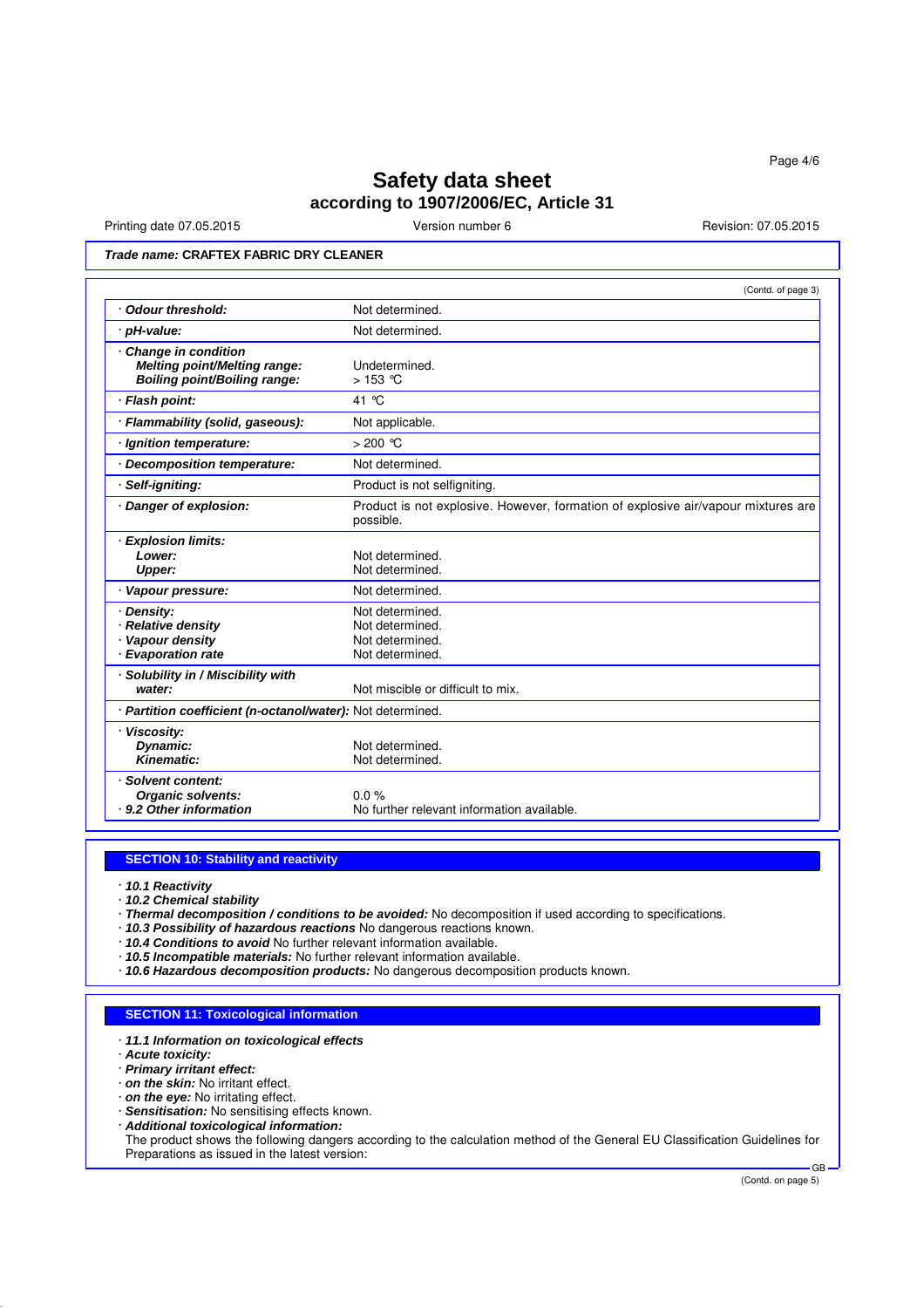Printing date 07.05.2015 **Version number 6** Newsley Revision: 07.05.2015

(Contd. of page 4)

GB

*Trade name:* **CRAFTEX FABRIC DRY CLEANER**

## **SECTION 12: Ecological information**

- · *12.1 Toxicity*
- · *Aquatic toxicity:* No further relevant information available.
- · *12.2 Persistence and degradability* No further relevant information available.
- · *12.3 Bioaccumulative potential* No further relevant information available.
- · *12.4 Mobility in soil* No further relevant information available.
- · *Additional ecological information:*
- · *General notes:*
- Water hazard class 1 (German Regulation) (Self-assessment): slightly hazardous for water

Do not allow undiluted product or large quantities of it to reach ground water, water course or sewage system.

- · *12.5 Results of PBT and vPvB assessment*
- · *PBT:* Not applicable.
- · *vPvB:* Not applicable.

· *12.6 Other adverse effects* No further relevant information available.

## **SECTION 13: Disposal considerations**

- · *13.1 Waste treatment methods*
- · *Recommendation* Must not be disposed together with household waste. Do not allow product to reach sewage system.
- · *Uncleaned packaging:*
- · *Recommendation:* Disposal must be made according to official regulations.

| <b>SECTION 14: Transport information</b>                |                                                                   |  |
|---------------------------------------------------------|-------------------------------------------------------------------|--|
| 14.1 UN-Number<br>· ADR, IMDG, IATA                     | <b>UN3295</b>                                                     |  |
| 14.2 UN proper shipping name<br>$·$ ADR<br>· IMDG, IATA | 3295 HYDROCARBONS, LIQUID, N.O.S.<br>HYDROCARBONS, LIQUID, N.O.S. |  |
| 14.3 Transport hazard class(es)                         |                                                                   |  |
| · ADR, IMDG, IATA                                       |                                                                   |  |
|                                                         |                                                                   |  |
| Class<br>· Label                                        | 3 Flammable liquids.<br>3                                         |  |
| ⋅ 14.4 Packing group                                    |                                                                   |  |
| · ADR, IMDG, IATA                                       | III                                                               |  |
| 14.5 Environmental hazards:<br>· Marine pollutant:      | <b>No</b>                                                         |  |
| 14.6 Special precautions for user                       | Warning: Flammable liquids.                                       |  |
| Danger code (Kemler):<br><b>EMS Number:</b>             | 30<br>$F-E.S-D$                                                   |  |
| 14.7 Transport in bulk according to Annex II of         |                                                                   |  |
| MARPOL73/78 and the IBC Code                            | Not applicable.                                                   |  |
| Transport/Additional information:                       |                                                                   |  |
| $·$ ADR                                                 |                                                                   |  |
| · Limited quantities (LQ)<br>· Excepted quantities (EQ) | 5L<br>Code: E1                                                    |  |
|                                                         | Maximum net quantity per inner packaging: 30 ml                   |  |
| · Transport category                                    | Maximum net quantity per outer packaging: 1000 ml<br>3            |  |
|                                                         | (Contd. on page 6)                                                |  |